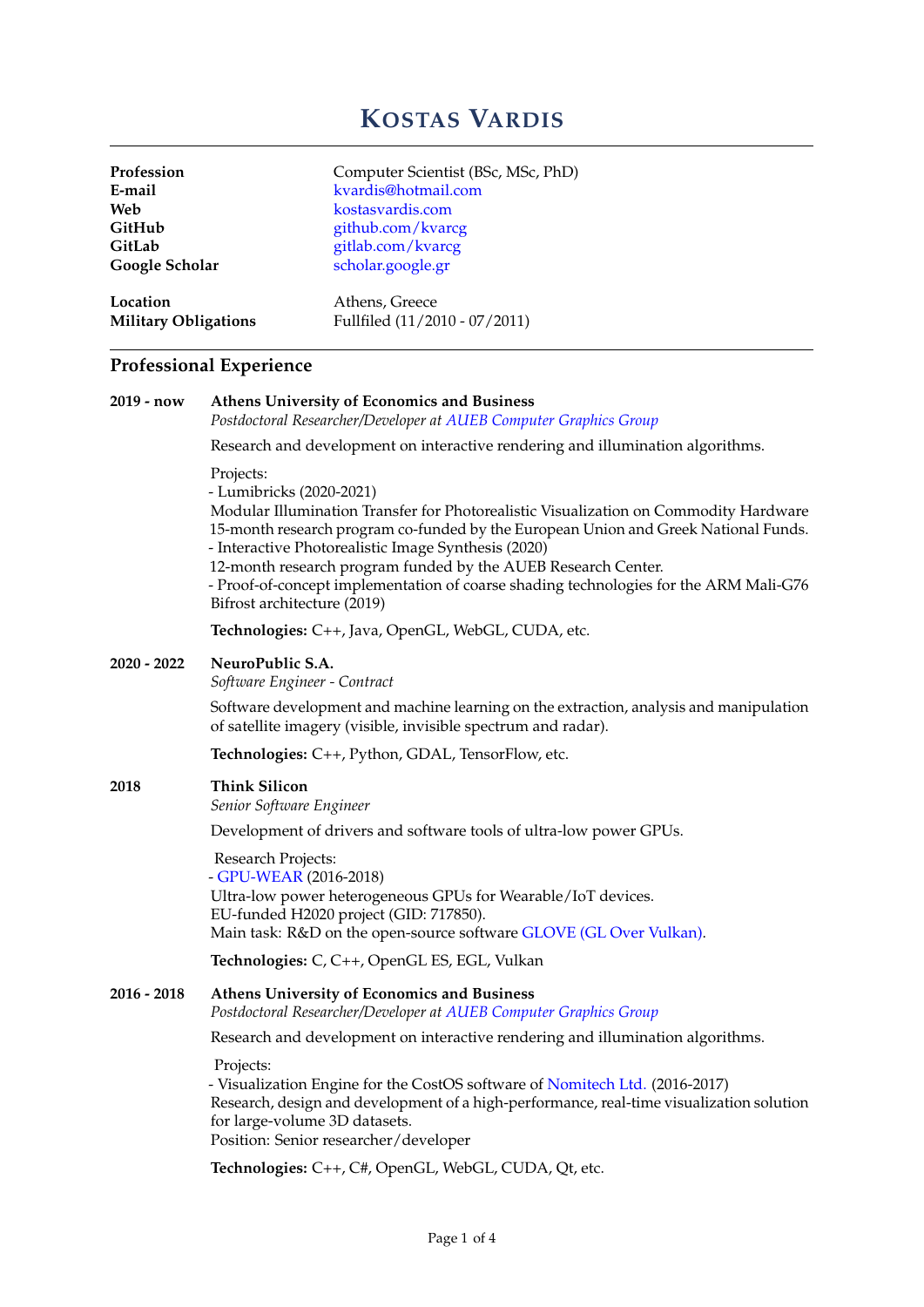## **2011 - 2016 [Athens University of Economics and Business](https://www.aueb.gr)** *Doctoral Researcher/Developer at [AUEB Computer Graphics Group](http://graphics.cs.aueb.gr)* Research and development on interactive rendering and illumination algorithms. Projects: - [GLIDE](http://glide.aueb.gr/) (2014-2015) Goal-driven Lighting for Dynamic 3D Environments (ARISTEIA II programme). 18-month research project co-funded by the General Secreteriat of Research and Technology and the European Union. Position: Researcher/developer - [PRESIOUS](http://www.presious.eu/) (2013-2016) Predictive digitization, restoration and degradation assessment of cultural heritage objects. 3-year EU-funded STREP project (GID: 600533). Position: Researcher/lead developer for Computer Graphics AUEB Group **Technologies:** C++, C#, OpenGL, WebGL, CUDA, Qt, etc. **2008 - 2013 [Oraton Simulation Intelligence Technologies](https://sgptaccon.com)** *Senior Software Engineer – Contract* Development of desktop- and web-based systems for map data visualization in the private and public sector. **Technologies:** C#, ASP.NET, PHP, Javascript, Silverlight, etc. **2008 - 2009 [Evorad](http://www.evorad.com/)** *Graphics and Medical Visualization Software Engineer* Development of GPU- and GPGPU-based software for the visualization of 3D medical images. Technical direction in 3D Graphics. **Technologies:** Java, OpenGL, CUDA **2006 - 2008 [SEGA – The Creative Assembly](http://www.creative-assembly.com)** *Programmer* Graphics Engine and UI Programmer on Empire: Total War (released in March 2009). **Technologies:** C++, DirectX, SpeedTree, Lua **Selected Personal and Freelance Projects**

**2010 [TMS - Tailor-made Medical Software](https://tms.com.gr)** A client-server medical support application designed to present experts with quick and informative data of their patients on a mobile platform.

**Technologies:** Objective-C

**2009 - 2011 Ingame FMScout/FM Assistant** Real-time scouting and editing utility for Sports Interactive's Football Manager 2009-2011. **Technologies:** C#

#### **Research**

[1] N. Vitsas, **K. Vardis**, and G. Papaioannou, "**Sampling Clear Sky Models using Truncated Gaussian Mixtures**," in *Eurographics Symposium on Rendering - DL-only Track*, A. Bousseau and M. McGuire, Eds., The Eurographics Association, 2021, ISBN: 978-3-03868-157-1. URL: [https://diglib.eg.org/handle/10.2312/sr20211288.](https://diglib.eg.org/handle/10.2312/sr20211288)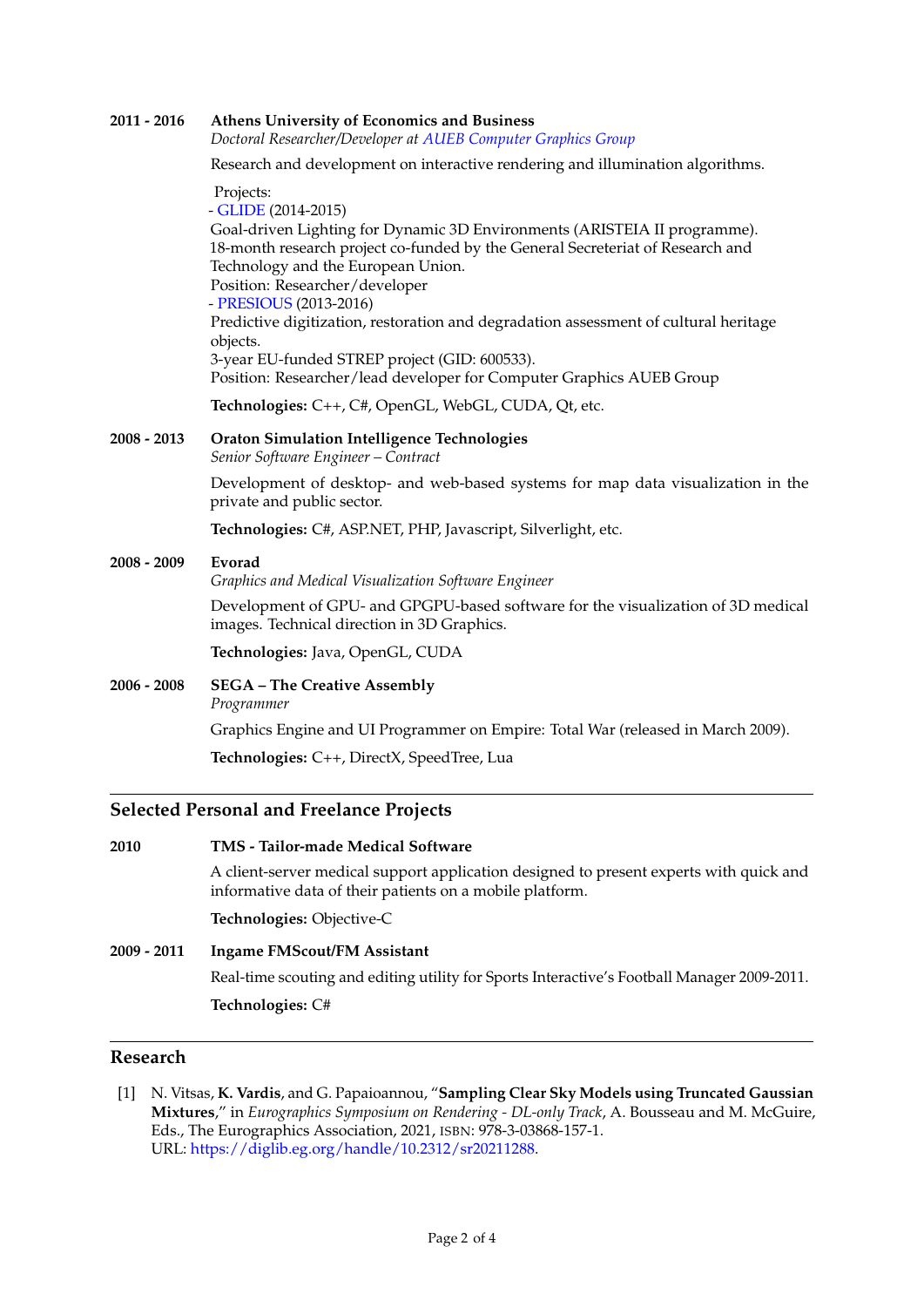- [2] **K. Vardis**, A. A. Vasilakis, and G. Papaioannou, "**Illumination-driven Light Probe Placement**," in *Eurographics 2021 - Posters*, J. Bittner and M. Waldner, Eds., The Eurographics Association, 2021, ISBN: 978-3-03868-134-2. URL: [https://diglib.eg.org/handle/10.2312/egp20211026.](https://diglib.eg.org/handle/10.2312/egp20211026)
- [3] I. Evangelou, G. Papaioannou, **K. Vardis**, and A. A. Vasilakis, "**Fast Radius Search Exploiting Ray Tracing Frameworks**," *Journal of Computer Graphics Techniques (JCGT)*, vol. 10, no. 1, pp. 25–48, Feb. 2021, ISSN: 2331-7418. URL: [http://jcgt.org/published/0010/01/02/.](http://jcgt.org/published/0010/01/02/)
- [4] I. Evangelou, G. Papaioannou, **K. Vardis**, and A. A. Vasilakis, "**Rasterisation-based Progressive Photon Mapping**," *The Visual Computer*, Jul. 2020. URL: [https://doi.org/10.1007/s00371-020-01897-3.](https://doi.org/10.1007/s00371-020-01897-3)
- [5] A. A. Vasilakis<sup>\*</sup>, K. Vardis<sup>\*</sup>, and G. Papaioannou, "A Survey of Multifragment Rendering," Computer Graphics Forum, 2020 (\*these authors contributed equally to this work). URL: [https://diglib.eg.org/handle/10.1111/cgf14019,](https://diglib.eg.org/handle/10.1111/cgf14019) Presented in: *Eurographics* 2020. Norrköping, Sweden.
- [6] N. Vitsas, A. Gkaravelis, A. A. Vasilakis, **K. Vardis**, and G. Papaioannou, "**Rayground: An Online Educational Tool for Ray Tracing**," in *Eurographics 2020 - Education Papers*, M. Romero and B. Sousa Santos, Eds., The Eurographics Association, 2020. URL: [https://diglib.eg.org/handle/10.2312/eged20201027.](https://diglib.eg.org/handle/10.2312/eged20201027)
- [7] A. A. Vasilakis<sup>\*</sup>, K. Vardis<sup>\*</sup>, G. Papaioannou<sup>\*</sup>, and K. Moustakas, "Variable k-Buffer using **Importance Maps**," in *EG 2017 - Short Papers*, A. Peytavie and C. Bosch, Eds., The Eurographics Association, 2017 (\*these authors contributed equally to this work). URL: [https://diglib.eg.org/handle/10.2312/egsh20171005.](https://diglib.eg.org/handle/10.2312/egsh20171005)
- [8] G. Papaioannou, T. Schreck, A. Andreadis, P. Mavridis, R. Gregor, I. Sipiran, and **K. Vardis**, "**From Reassembly to Object Completion: A Complete Systems Pipeline**," *Journal on Computing and Cultural Heritage*, vol. 10, no. 2, 8:1–8:22, Mar. 2017. URL: [http://doi.acm.org/10.1145/3009905.](http://doi.acm.org/10.1145/3009905)
- [9] **K. Vardis**, "**Efficient Illumination Algorithms for Global Illumination In Interactive and Real-Time Rendering**," Ph.D. dissertation, Department of Informatics, Athens University of Economics and Business, 2016. URL: [http://hdl.handle.net/10442/hedi/41947.](http://hdl.handle.net/10442/hedi/41947)
- [10] **K. Vardis**, A. A. Vasilakis, and G. Papaioannou, "**DIRT: Deferred Image-based Ray Tracing**," in *Eurographics/ ACM SIGGRAPH Symposium on High Performance Graphics*, Dublin, Ireland: The Eurographics Association, 2016. URL: [https://diglib.eg.org/handle/10.2312/hpg20161193.](https://diglib.eg.org/handle/10.2312/hpg20161193)
- [11] **K. Vardis**, A. A. Vasilakis, and G. Papaioannou, "**A Multiview and Multilayer Approach for Interactive Ray Tracing**," in *Proceedings of the ACM SIGGRAPH Symposium on Interactive 3D Graphics and Games*, ser. I3D '16, Redmond, Washington: ACM, 2016. URL: [http://doi.acm.org/10.1145/2856400.2856401.](http://doi.acm.org/10.1145/2856400.2856401)
- [12] **K. Vardis**, G. Papaioannou, and A. Gkaravelis, "**Real-time Radiance Caching using Chrominance Compression**," *Journal of Computer Graphics Techniques (JCGT)*, Dec. 2014. URL: [http://jcgt.org/published/0003/04/06,](http://jcgt.org/published/0003/04/06) Presented in: *Proceedings of the ACM SIGGRAPH Symposium on Interactive 3D Graphics and Games*. I3D'15. San Franscisco, California.
- [13] A. Gkaravelis<sup>\*</sup>, C. Kalampokis<sup>\*</sup>, G. Papaioannou<sup>\*</sup>, **K. Vardis**<sup>\*</sup>, and A. A. Vasilakis<sup>\*</sup>, "**STAR on Interactive Global Illumination Techniques and Inverse Lighting Problems**," Athens University of Economics and Business, Tech. Rep., Aug. 2014 (*\*authors listed in alphabetical order*), GLIDE: Goal-driven Lighting for Dynamic 3D Environments, Deliverable 1.1. URL: [http://graphics.cs.aueb.gr/graphics/docs/GLIDE-D1.1.pdf.](http://graphics.cs.aueb.gr/graphics/docs/GLIDE-D1.1.pdf)
- [14] **K. Vardis**, G. Papaioannou, and A. Gaitatzes, "**Multi-view Ambient Occlusion with Importance Sampling**," in *Proceedings of the ACM SIGGRAPH Symposium on Interactive 3D Graphics and Games*, ser. I3D '13, Orlando, Florida: ACM, 2013. URL: [http://doi.acm.org/10.1145/2448196.2448214.](http://doi.acm.org/10.1145/2448196.2448214)